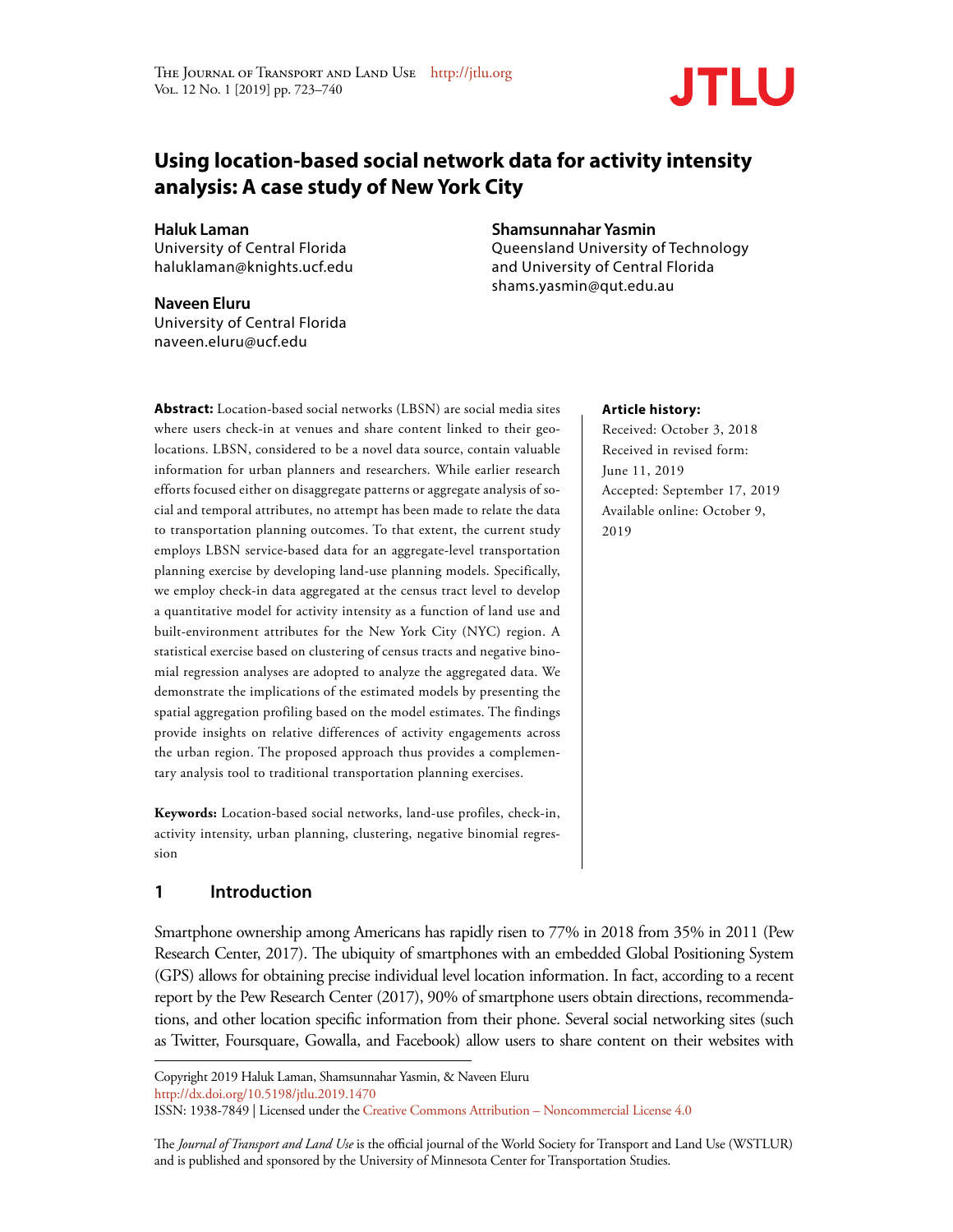geo-coded information often referred to as location based social networks (LBSN). These location-based services allow users to "check-in" at a venue (such as a restaurant or public park) based on their GPS coordinates providing them with location specific status update. While privacy concerns among users have ensured that the usage of location-based services is not universal, a large share of the population still adopts these services. For instance, 28% of American adults use a mobile or LBSN service. Furthermore, 12% of smartphone owners use their phone to check-in locations using the LBSN service. More interestingly, 7% of all adults allow the social media service they are using to automatically share their locations when they update their status. As is expected, the usage is higher among younger individuals - ages between 18-29 (16%), 30-49 (11%), 50-64 (9%) and 65+ (11%). These usage rates for LBSN clearly highlight the small share of adoption. However, given the large number of smartphone users, the data from these services would be larger than the data collected from traditional transportation data collection approaches (such as household surveys). Thus, it is not surprising that in recent years, several studies have explored the use of such LBSN based datasets acquired from websites for data mining, land-use planning, urban mobility analysis and transportation analysis (see Gordon & de Souza e Silva, 2011).

To be sure, the data available from LBSN services is not without limitations (as identified in Hasan & Ukkusuri, 2014). First, the data does not provide detailed information (on gender, age, education) at the individual level. Second, even avid LBSN service users are unlikely to "check-in" every event in their day (particularly the routine activities). The activity start and end times are also unlikely to be available. Finally, the sample of individuals providing the information represents a sample of the population that is unlikely to be representative of the broader population. In fact, recently, a study by Rzeszewski (2008) illustrated that the data obtained from are inherently different based on the user behavior and the social media platform adopted. The authors cautioned analysts considering merging data from multiple platforms. Given these inherent biases, the data obtained from such services are prone to bias at a disaggregate level. On the other hand, employing the data for aggregate level analysis might provide a more representative population behavior. For example, rather than focusing on an individual's activity locations, based on the LBSN data identifying the number of "check-ins" at a spatial unit such as census tract might offer relative differences of activity engagement across the urban region. More importantly, the traditional data collection methods (such as household travel surveys) provide sparse information on such activity engagement information. Thus, employing LBSN data check-ins to identify activity centers (based on attractiveness) across the urban regions will provide a complementary analysis to traditional land-use transportation planning exercises (Frias-Martinez, Soto, Hohwald, & Frias-Martinez, 2012).

Given the large number of LBSN users, the data available provide us with large-scale datasets for activity analysis. The LBSN users provide analysts with detailed spatio-temporal data that can be utilized for planning applications. The main objective of our study effort is to employ LBSN service-based data for aggregate level planning exercise by developing land-use transportation planning models. To elaborate, using activity check-ins within a spatial aggregation as a surrogate measure of attractiveness, the study provides a quantitative relationship between attractiveness and various socio-demographic, points of interest, transportation infrastructure, and land-use attributes. The established relationship will allow transportation and land-use planners to identify what factors affect zonal/destination attractiveness and pro-actively plan for potential new demand with changing socio-demographic, land-use, and/or transportation infrastructure patterns. Example of changes that can be analyzed include the development of mixed-use developments in dense neighborhoods or the addition of public transport infrastructure.

In our research effort, data from LBSN provider Foursquare that allows users to check-in at indoor and outdoor venues (such as café, restaurant or public spaces) via smartphones is utilized. The geocoded data is aggregated using Geographical Information System (GIS) techniques to obtain check-ins at a census tract level also referred to as "activity intensity" for the New York City (NYC) region. The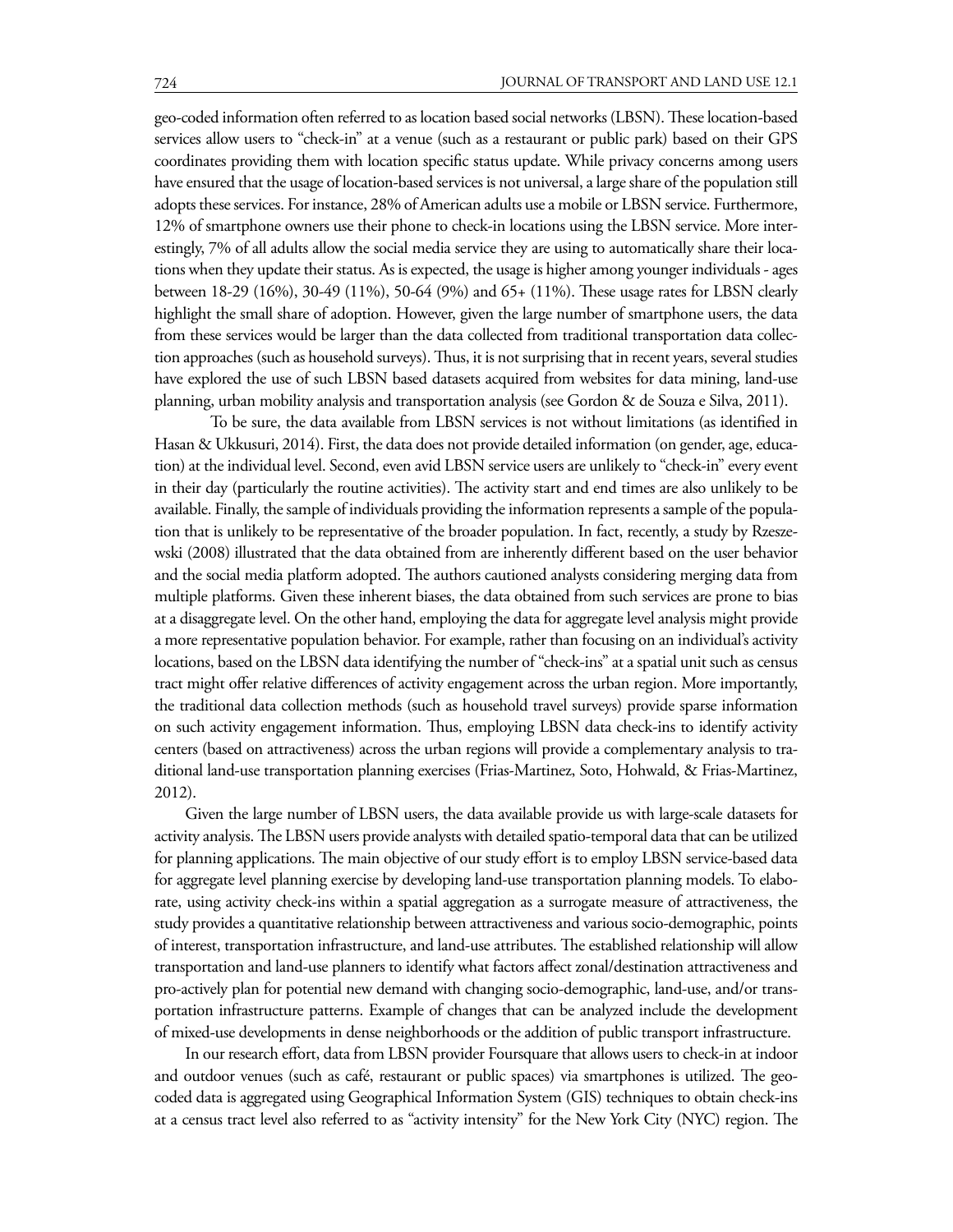relationship of the computed activity intensity variable with socio-demographics, land-use variables, transportation and infrastructure variables, and points of interests at the census tract level is analyzed to offer insights on the interconnectedness of activity intensity and other attributes.

A statistical exercise based on clustering and negative binomial regression analysis is adopted to analyze the aggregated data. The cluster analysis is performed in order to categorize the census tracts in the NYC region as a function of various exogenous variables. The clustering approach, rather than considering the entire city as homogenous allows us to distinguish across different clusters. Subsequently, cluster specific regression analysis is employed to identify the factors that affect the "check-ins" in the cluster. As the "check-ins" are non-negative integer values, negative binomial regression models were adopted for cluster specific regression models. The models estimated are employed to illustrate the impact of various parameters on check-ins using a hot spot analysis. Hence, we illustrate how the spatial distribution of activity patterns derived by LBSN data can be utilized to reveal urban activity patterns.

The remainder of the paper is organized as follows: Section 2 provides a review of earlier research and positions the current work in context. In Section 3, data source and description are provided. The research methods employed, model results, validation statistics, and hot spot analysis are presented in Section 4. Finally, Section 5 concludes the paper.

#### **2 Earlier research and current study in context**

The traditional research efforts examine activity travel patterns (and related choices) based on traditional household travel surveys. The literature in this context is quite vast and it is beyond the scope of the paper to document (see Pinjari & Bhat, 2011; Miller, 2014, for a detailed summary of earlier work). With the increasing adoption of mobile devices, there is growing research employing innovative data sources for transportation planning analysis. In this context, we present the review of earlier studies along two streams: (1) research employing social media data for non-transportation research context and (2) research employing social media data for transportation research contexts.

The first stream of studies has mainly originated in the fields of social sciences and computer science. The emphasis of these research efforts is to extract behavioral insights on online activity and offline interactions (Cranshaw, Hong, & Sadeh, 2012). Cheng, Caverlee, Lee, and Sui (2011) derived an algorithm to understand the mobility patterns of LBSN users. By studying several different metropolitan areas, user displacement, radius of gyration, and returning probability of individuals were determined. Their findings can be summarized as; LBSN users follow simple, reproducible patterns which refer to Levy Flight type patterns, social status is coupled to mobility, and content analysis can reveal hidden context between people and locations. More recently, Ahas et al. (2015) and Cao et al. (2015) employed mobile and/or location-based social network data to study temporal and spatial differences in urban regions from multiple countries. A hierarchical statistical approach - the nested Chinese Restaurant Franchise (nCRF) - based on tweet contents of LBSN data of the US was proposed by Ahmad, Hong, and Smola (2013) to infer a latent distribution of user locations. Kling and Pozdnoukhou (2012) also used topic modeling for investigating space-time dynamics of time-stamped and geo-located check-in information. Topic modeling was also employed to process urban activity patterns and classify them for LBSN data of NYC (Hasan & Ukkusuri, 2014).

The second stream of research has explored the viability of social media data for transportation planning purposes. Frias-Martinez et al. (2012) used an unsupervised Neural Networks technique named Self Organizing Maps (SOM) to Manhattan area of NYC. The study findings indicate that LBSN data can serve as a complementary source of information for urban planning development. Cranshaw et al. (2011) employed the fine spatial resolution based on geo-located tweets by clustering nearby locations with similar activities and revealing social-spatial divisions in Pittsburgh. Wakamiya, Lee, and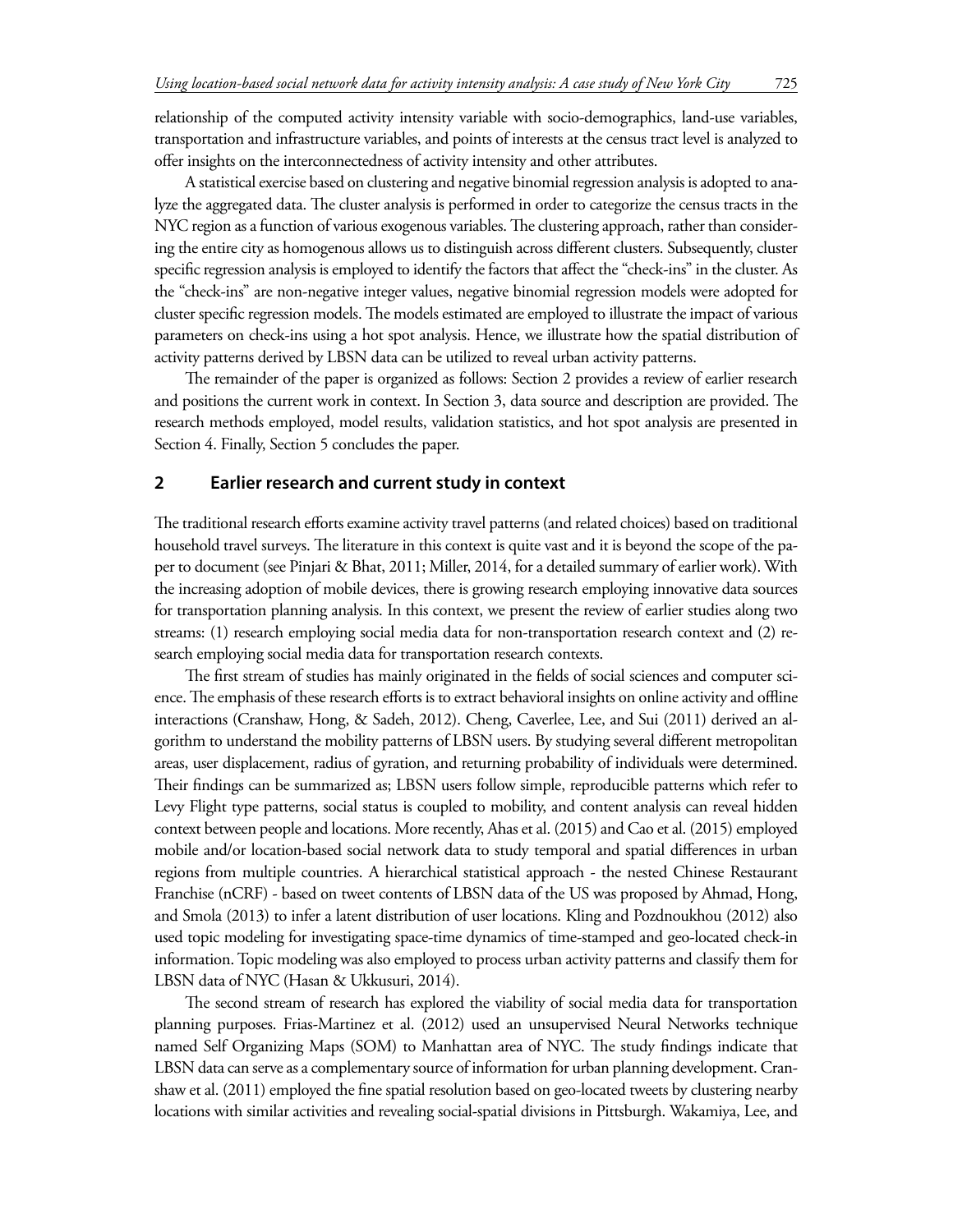Sumiya (2011) used LBSN data of three cities in Japan (Osaka, Nagoya, Tokyo) to study the crowd and individual movements across geography by aggregate and dispersion models as well as the semantics of the tweet contents. They combined temporal analysis with k-means clustering based on the spatial check-ins and urban types by tracking common patterns in different regions. Their findings confirmed that crowd activities determined via Twitter could characterize living spaces in cities. Noulas, Scellato, Lambiotte, Pontil, and Mascolo (2012) used a rank based movement model by ranking transitions by distance in order to capture urban mobility pattern variations. A similar study using rank-based models was conducted aiming to determine how a large-scale geolocation data set can be analyzed to classify and refer to individual activity patterns (Cao et al., 2015). As a result of aggregate and disaggregate level analysis in New York, Chicago, and Los Angeles areas, the study concluded that people choose their destinations mainly based on the popularity of these places. Bawa-Cavia (2011) conducted inter urban analysis of Foursquare data in three metropolitan cities (NYC, London, and Paris) to understand the difference in spatial structures across these cities. Zhan, Ukkusuri, and Zhu (2014) deployed supervised (random forest algorithm) and unsupervised (k-means clustering) approaches to infer land use of NYC based on LBSN data. The findings confirm that LBSN data can be used as a complementary data source in land-use planning.

While a number of research studies have been conducted to analyze mobile or location-based social network data, the research is still in its infancy. The analysis has been focused either on disaggregate patterns or aggregate analysis of social and temporal attributes. While these efforts provide useful insights, linkages to transportation planning outcomes such as socio-demographics, land-use variables, transportation and infrastructure variables, and points of interests are poorly understood. The main objective of our proposed effort is to employ check-in data aggregated at the census tract level to develop a quantitative model for activity intensity as a function of socio-demographics, transportation infrastructure, land use, and built environment attributes. The study also recognizes that developing a single model for NYC would be restrictive and of limited use. Hence, prior to modeling, we classify the census tracts in NYC into four clusters as a function of land-use variables. Subsequently, for each cluster, a Negative Binomial Regression model is developed to study activity intensity across the city. The results from these models are employed to conduct a hot spot analysis highlighting the impact of independent variables across the urban region. The hot spot analysis illustrated how the data from LBSN users could assist planners in making informed decisions on mobility and infrastructure needs.

## **3 Data source and descriptive statistics**

The original check-in dataset used in a previous study by Cheng et al. (2011) was employed in this research. The data consisted of 220,000 unique users checked-in at 1,200 venues from December 2011 to April 2012.<sup>1</sup> The data was obtained from Location Sharing Services (LSS) applications such as Foursquare, Twitter, TweetDeck, Gowalla. Up to 2,000 most recent geo-labeled tweets for each user were saved (for more details on the dataset format, see Cheng et al., 2011). Using GIS analysis procedures, the check-in data in the NYC region were selected. NYC's population in 2011 was 8.273 million with 2,166 census tract zones based on the zoning system of the US Census Bureau. The aggregated check-in counts were augmented with census tract characteristics, including socio-demographics, land-use characteristics, and points of interests. After the data processing, 624,595 geo-coded check-ins were considered for analysis. The check-ins in the census tract range from 0 through 11,159 with an average of about 288.

In our analysis, we generated a host of variables from four broad categories including: (1) land-use characteristics (such as one and two family buildings, multi-family walk-up buildings, multi-family

<sup>1</sup> The proposed prediction framework of activity check-ins can be employed by using LBSN data from other regions or for any other year if the data is available.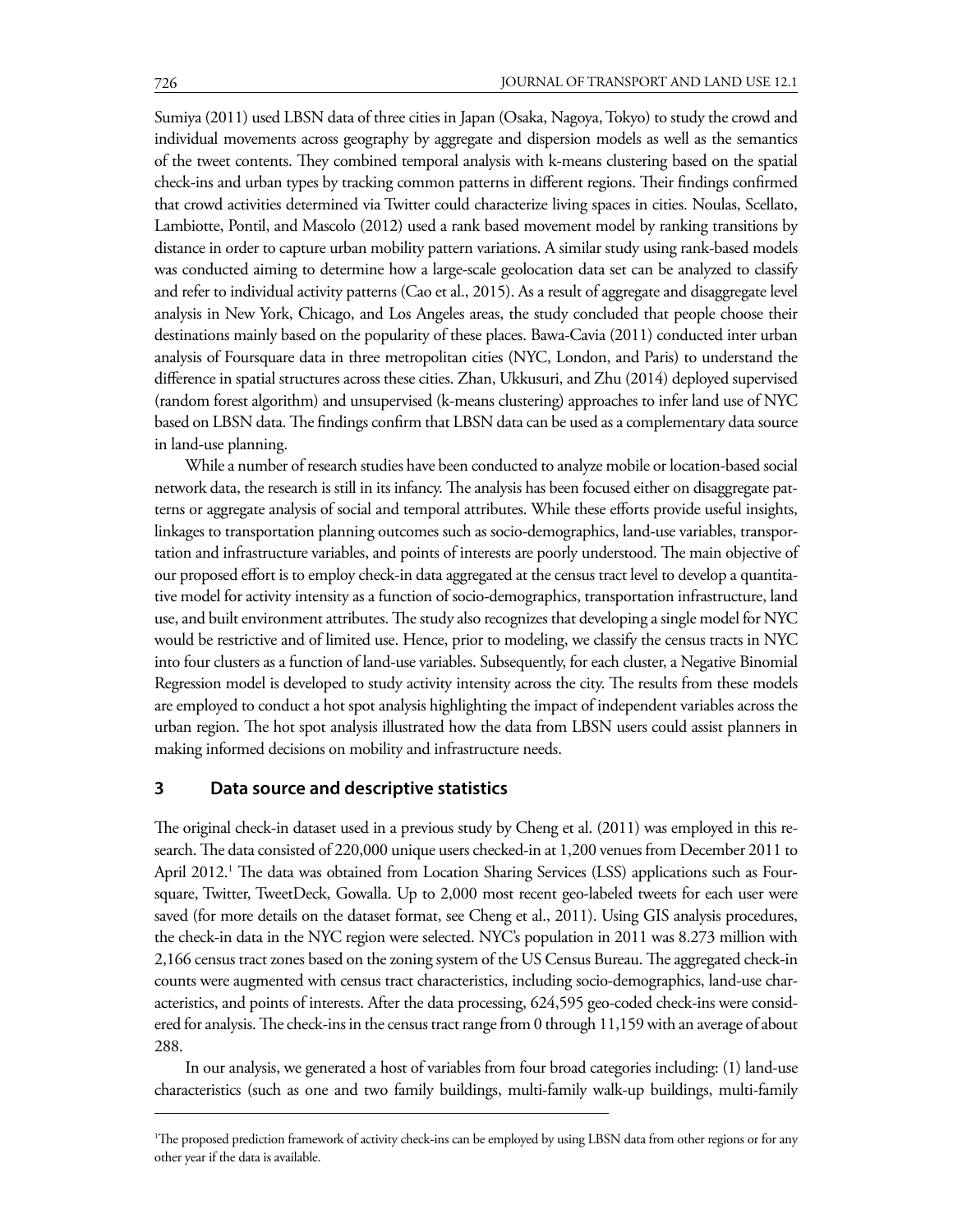elevator buildings, residential buildings, commercial and office buildings, industrial and manufacturing, transportation and utility, public facilities and institutions, open space and outdoor recreation, and parking facilities), (2) socio-demographics (such as population density, population by age, gender, race, and household characteristics), (3) points of interest (locations such as leisure, tourism, recreational, library, airport, sidewalk café, health places), and (4) built environment (such as bus line, bus stops, subway stops, train stops, ferry landing, park and ride stations, bike route, street centerline, school counts, building footprint, and green area). We have extracted the abovementioned variables at the Census Tract level for the year 2010 to reflect the available LBSN data. A descriptive summary of the characteristics generated for our analysis is presented in Table 1.

| <b>Variables Name</b>                     | <b>Definition</b>                                                   | Zonal            |                |         |  |  |
|-------------------------------------------|---------------------------------------------------------------------|------------------|----------------|---------|--|--|
|                                           |                                                                     | Minimum          | <b>Maximum</b> | Average |  |  |
| Dependent variable                        |                                                                     |                  |                |         |  |  |
| Check-in Counts per CT*                   | Total number of check-ins per CT                                    | $\mathbf{0}$     | 11159          | 288.41  |  |  |
| Socio-Demographic Characteristics         |                                                                     |                  |                |         |  |  |
| Median Age                                | Median CT Age / 10                                                  | $\mathbf{0}$     | 8.45           | 3.57    |  |  |
| Caucasian Proportion                      | Caucasian Population of CT / Total Population of CT                 | $\mathbf{0}$     | 1.00           | 0.43    |  |  |
| African – American Proportion             | African-American population of CT / Total population<br>$of CT$     | $\mathbf{0}$     | 1.00           | 0.27    |  |  |
| Hispanic Proportion                       | Hispanic population of CT / Total population of CT                  | $\mathbf{0}$     | 1.00           | 0.26    |  |  |
| Asian Proportion                          | Asian population of CT / Total population of CT                     | $\mathbf{0}$     | 1.00           | 0.12    |  |  |
| Children in HH×                           | Total number of children of CT / Total number of HH<br>of <i>CT</i> | $\mathbf{0}$     | 0.64           | 0.29    |  |  |
| Family HH                                 | Total number of family HH of CT / Total number HH<br>of <i>CT</i>   | $\mathbf{0}$     | 1.00           | 0.64    |  |  |
| Average Family Size                       | Average family size of CT                                           | $\theta$         | 6.09           | 3.27    |  |  |
| Rental Vacancy Rate (%)                   | $\mathbf{0}$<br>Rental vacancy units*100 / Total number of units    |                  | 61.20          | 4.75    |  |  |
|                                           | within CT                                                           |                  |                |         |  |  |
| CT Area                                   | CT area in acres                                                    | 0.0134           | 4502.98        | 89.34   |  |  |
| <b>Total Population</b>                   | Total population per CT                                             | $\theta$         | 26588          | 3778.70 |  |  |
| <b>Points of Interest Characteristics</b> |                                                                     |                  |                |         |  |  |
| Automotive                                | Number of Automotive Related Places per CT                          | $\overline{0}$   | 7              | 0.04    |  |  |
| Government                                | Number of Governmental Places per CT                                | $\mathbf{0}$     | 75             | 4.50    |  |  |
| Leisure                                   | Number of Leisure Points per CT                                     | $\overline{0}$   | 13             | 0.72    |  |  |
| Tourism                                   | Number of Touristic Places per CT                                   | $\mathbf{0}$     | 16             | 0.07    |  |  |
| Health                                    | Number of Health-Related Places per CT                              | $\mathbf{0}$     | 8              | 0.12    |  |  |
| Library                                   | Number of Libraries per CT                                          | $\overline{0}$   | $\overline{2}$ | 0.10    |  |  |
| Nursing                                   | Number of Nursing Places per CT / 10                                | $\mathbf{0}$     | 12             | 0.56    |  |  |
| Senior                                    | Number of Senior places per CT                                      | $\mathbf{0}$     | $\overline{2}$ | 0.12    |  |  |
| Airport                                   | Number of Airports per CT                                           | $\overline{0}$   | $\mathbf{1}$   | 0.00    |  |  |
| Ferry Landing                             | Number of Ferry Landing per CT                                      | $\boldsymbol{0}$ | $\overline{4}$ | 0.02    |  |  |
| Beach, Garden, Natural state parks        | Number of beaches, gardens, natural state parks per<br>CT /102      | $\mathbf{0}$     | 422            | 2.59    |  |  |

**Table 1.** Descriptive statistics of NYC census tracts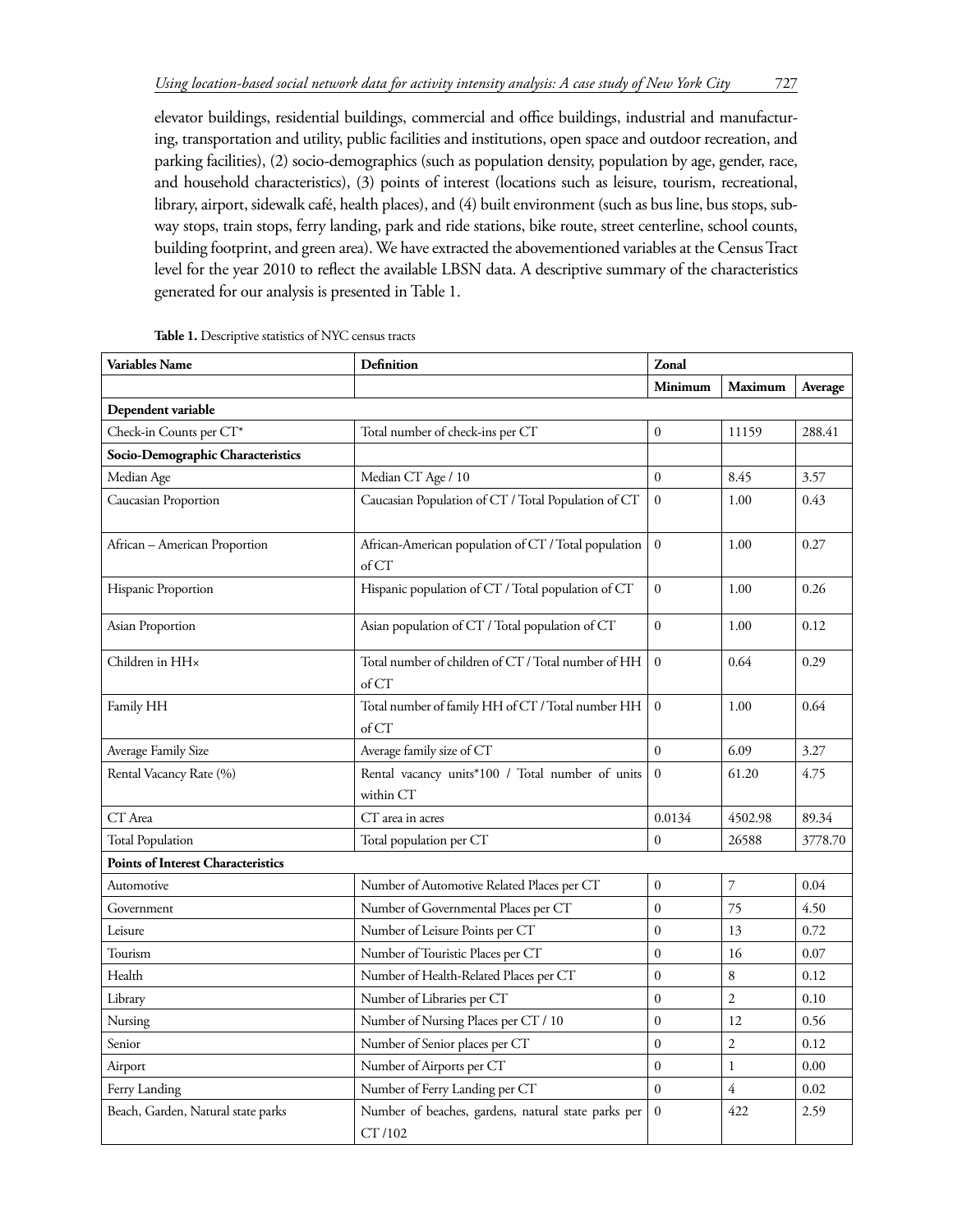| Subway Yard                                          | Number of subway yards per CT                                                 | $\mathbf{0}$     | $\overline{2}$ | 0.02     |
|------------------------------------------------------|-------------------------------------------------------------------------------|------------------|----------------|----------|
| Food Places                                          | Number of food aid related places per CT                                      | $\mathbf{0}$     | 10             | 0.52     |
| Other Transportation Fac.                            | Number of other transportation facilities per CT / 10                         | $\mathbf{0}$     | 17             | 0.09     |
| Waste Management Fac.                                | Number of waste management facilities per CT / 10                             | $\boldsymbol{0}$ | 47             | 0.24     |
| Children Daycare                                     | Number of children daycare points per CT / 10                                 | 11               | 1.19           |          |
| <b>Bus Depot</b>                                     | Number of bus depots per CT                                                   | $\mathbf{0}$     | 1              | 0.01     |
| Recreation, Plaza, Mall                              | Number of recreation areas, plazas, malls per CT / 10                         | $\mathbf{0}$     | 12             | 0.51     |
| Sidewalk Café                                        | Number of sidewalk café per CT / 103                                          | $\boldsymbol{0}$ | 13.60          | 0.93     |
| <b>Transportation Infrastructure Characteristics</b> |                                                                               |                  |                |          |
| <b>Street Centerline</b>                             | Total length of street center lines in ft in CT / 104                         | $\mathbf{0}$     | 90.01          | 5.38     |
| <b>Bus</b> line                                      | Total length of bus lines in ft in CT / 103                                   | $\boldsymbol{0}$ | 14.47          | 1.07     |
| <b>Building Footprint</b>                            | Total area of building footprints in CT / 107                                 | 0.87             | 0.29           |          |
| <b>Building Elevation</b>                            | Total number of building floors in CT / 103                                   | $\mathbf{0}$     | 6.08           | 1.19     |
| <b>Green Area Density</b>                            | Total green area by CT area in sq-ft / 103                                    | $\boldsymbol{0}$ | 6597.24        | 3.60     |
| Railroad                                             | Total length of railroads in ft in CT / 105                                   | $\mathbf{0}$     | 22.92          | 0.36     |
| <b>Bike Route</b>                                    | Total length of bike routes in ft in CT / 104                                 | $\mathbf{0}$     | 6.09           | 0.20     |
| Number of Buildings                                  | Total number of buildings in CT / 103                                         | $\mathbf{0}$     | 3.25           | 0.49     |
| <b>Bus Stop</b>                                      | Total number of bus stops in CT / 10                                          | $\mathbf{0}$     | 6              | 0.61     |
| Subway Entrances                                     | Total number of subway entrances in CT / 10                                   | $\boldsymbol{0}$ | 3.60           | 0.08     |
| Subway Stops                                         | Total number of Subway stops in CT                                            | $\boldsymbol{0}$ | 6              | 0.22     |
| <b>Land-Use Characteristics</b>                      |                                                                               |                  |                |          |
| One and Two Family Buildings Density                 | Total one and two family building lands by CT area<br>in sq-ft $/ 10$         | $\mathbf{0}$     | 6.79           | 1.78     |
| Multi-Family Walk-Up Buildings Density               | Total multi-family walk-up buildings lands by CT area                         | $\mathbf{0}$     | 5.42           | 0.96     |
|                                                      | in sq-ft $/ 10$                                                               |                  |                |          |
| Multi-Family Elevator Buildings Density              | Total multi-family elevator buildings lands by CT area<br>in sq-ft $/ 10$     | $\mathbf{0}$     | 11.86          | 0.72     |
| Residential and Comm. Buildings Density              | Total residential and commercial lands by CT area in<br>sq-ft / 10            | $\mathbf{0}$     | 8.64           | 0.51     |
| Commercial and Office Buildings Density              | Total commercial and office buildings lands by CT area<br>in sq-ft $/ 10$     | $\mathbf{0}$     | 6.12           | 0.39     |
| Industrial and Manufacturing Density                 | Total industrial and manufacturing lands by CT area<br>in sq-ft $/ 10$        | $\boldsymbol{0}$ | 5.90           | 0.19     |
| Transportation and Utility Density                   | Total transportation and utility lands by CT area in sq-<br>ft/10             | 8.92             | 0.16           |          |
| Public Facilities and Institutions Density           | Total public facilities and institution lands by CT area<br>in sq-ft $/ 10$   | 9.10             | 0.57           |          |
| Open Space and Outdoor Recreation Density            | Total open space and outdoor recreation lands by CT<br>area in sq-ft / $10\,$ | 27.37            | 0.39           |          |
| Parking Facilities Density                           | Total parking facility lands by CT area in sq-ft / 10                         | $\boldsymbol{0}$ | 1.58           | $0.10\,$ |

*\*CT = Census Tract × HH = Household*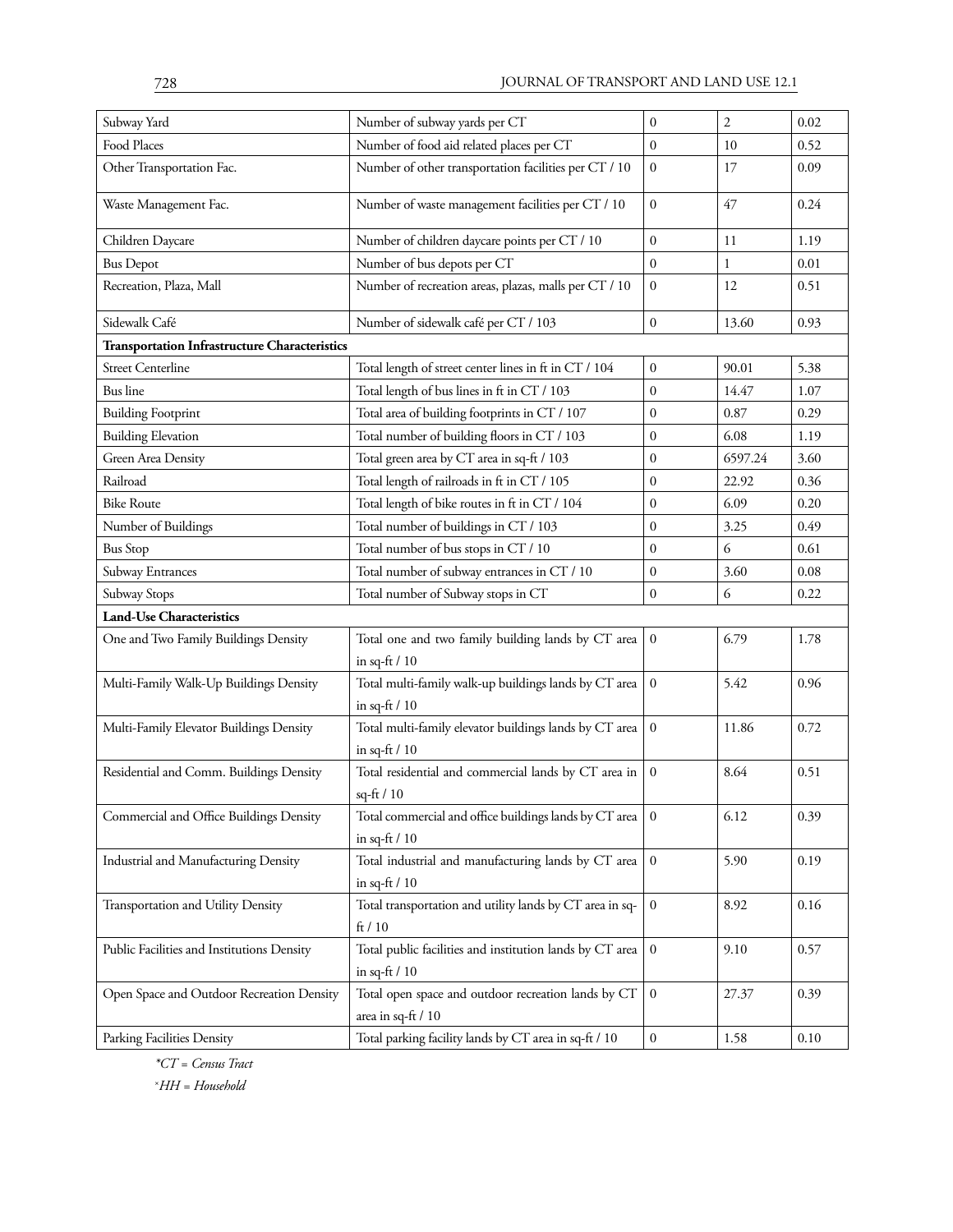#### **4 Empirical analysis**

#### **4.1 Cluster analysis**

Clustering is a widely used statistical analysis tool to categorize items together based on their similarities or dissimilarities (Anderberg, 2014). The aim of the clustering algorithm is to classify the population into k categories based on a multivariate set of exogenous variables. The clusters generated should be internally homogenous while being heterogeneous relative to other clusters (Karlaftis & Tarko, 1998). k-means clustering is a common and straightforward model that uses minimum Euclidean distance between observations (see Pinjari, Eluru, Bhat, Pendyala, & Spissu, 2008, for similar examples).

Based on the host of exogenous variables, a cluster analysis is conducted to categorize the census tracts. Specifically, eight land-use characteristics were employed to undertake the clustering exercise. These characteristics are: one- and two-family buildings, multi-family walk-up buildings, multi-family elevator buildings, mixed residential and commercial buildings, commercial and office buildings, industrial and manufacturing, transportation and utility, public facilities and institutions. The k-means clustering algorithm provided a good fit for a 4-cluster classification. Also, the Bonferroni post-hoc test was used to validate the results of k-means clustering and multiple pairwise comparisons obtained with over 75% of each cluster was found to be statistically significant. The characteristics of the final clusters obtained are presented in Table 2. The spatial distribution of census tracts identified with cluster analysis results is illustrated in Figure 1. Cluster 1 consists of census tracts with single family and/or townhouses. Cluster 2 is represented by a mix of public facilities, commercial buildings, and offices, transportation as well as elevated/high rise buildings. Cluster 3 is composed of low rise residential and commercial buildings. Finally, as can be seen from the figure, a large portion of Cluster 4 are census tracts surrounding central park in Manhattan area. This cluster is predominantly covered by high rise buildings in addition to public facilities and institutions. Based on the characteristics, the clusters are labeled as follows: Cluster 1 – Low-rise residential, Cluster 2 – Public facilities and Commercial, Cluster 3 – Low-rise residential and commercial, Cluster 4 – High-rise residential and public facilities (see Figure 1).

| Land-Use Variables                         | Cluster 1    | Cluster 2 (Public     | Cluster 3 (Low Rise) | <b>Cluster 4 (High Rise)</b> |
|--------------------------------------------|--------------|-----------------------|----------------------|------------------------------|
|                                            | (Low Rise)   | <b>Facilities and</b> | Residential and      | Residential and              |
|                                            | Residential) | Commercial)           | Commercial)          | <b>Public Facilities</b> )   |
| One and Two Family Buildings               | 4.01         | 0.50                  | 1.65                 | 0.43                         |
| Multi-Family Walk-Up Buildings             | 0.47         | 0.54                  | 1.95                 | 0.68                         |
| Multi-Family Elevator Buildings            | 0.13         | 0.56                  | 0.38                 | 3.30                         |
| Mixed Residential and Commercial Buildings | 0.17         | 0.72                  | 0.53                 | 0.72                         |
| Commercial and Office Buildings            | 0.21         | 0.70                  | 0.29                 | 0.31                         |
| Industrial and Manufacturing               | 0.08         | 0.44                  | 0.11                 | 0.06                         |
| Transportation and Utility                 | 0.06         | 0.37                  | 0.09                 | 0.08                         |
| Public Facilities and Institutions         | 0.30         | 0.90                  | 0.50                 | 0.57                         |
| Number of Census Tract Zones               | 587          | 664                   | 650                  | 265                          |

**Table 2.** Final cluster centers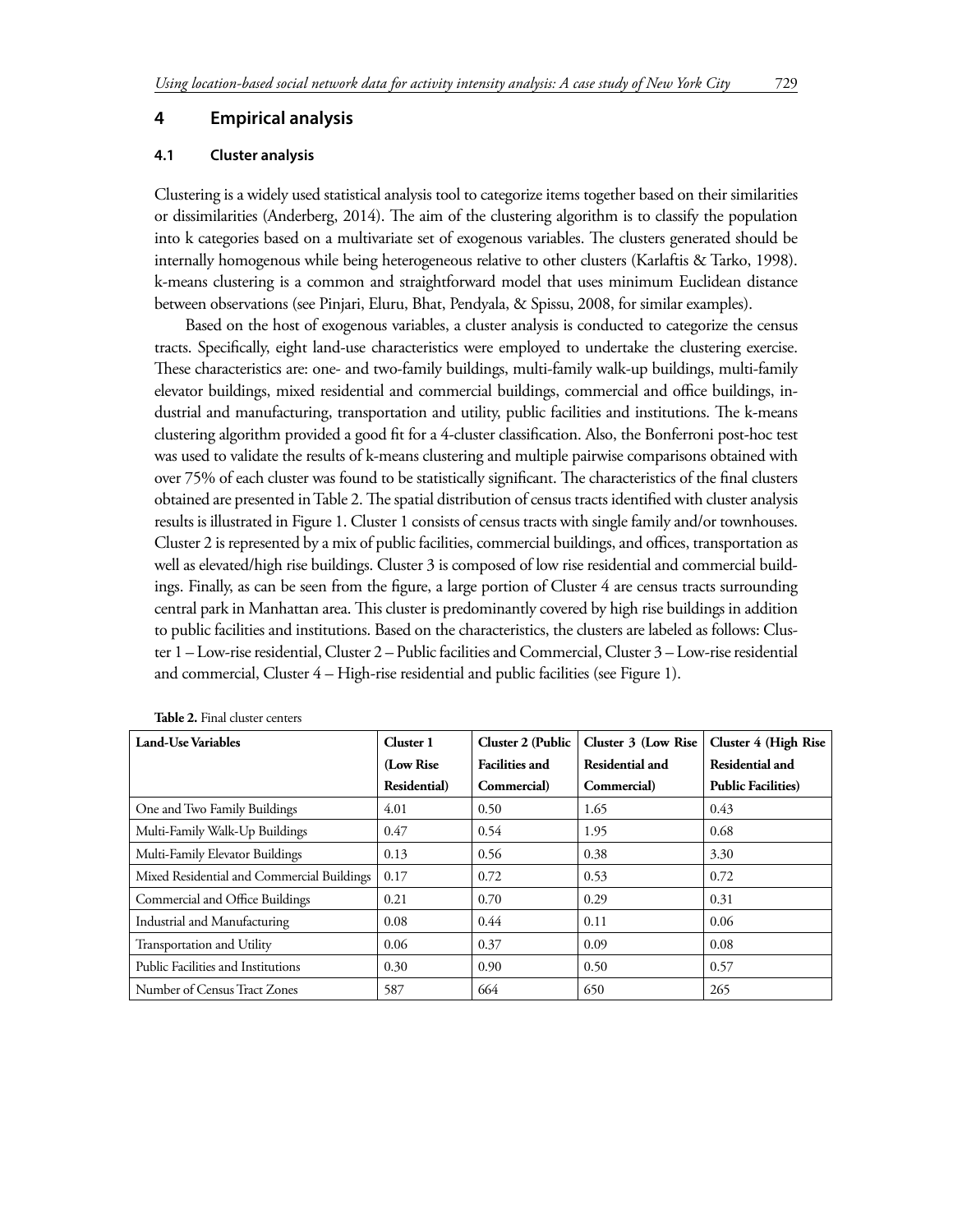

**Figure 1.** Spatial distribution of clusters

#### **4.2 Negative binomial (NB) regression model results**

Given that activity intensity is represented based on non-negative integers, Negative Binomial (NB) regression approach is employed for our analysis. For the sake of brevity, details on the model formulation are not provided (see Winkelmann, 2008, for more details). For model estimation, two sets of models were estimated. First, a single NB model for New York City CT's (census tracts) was developed (pooled model). Second, NB models specific to each cluster (obtained above) were estimated (clusterbase model).

Prior to discussing the estimation results, we compare the performance of the pooled model and cluster-based models. The model performance was tested based on the computation of Bayesian Information Criterion (BIC) that penalizes the model with a large number of parameters. The BIC for a given empirical model is equal to:  $BIC = -2LL + K ln(Q)$ ; where LL is the log-likelihood value at convergence, K is the number of parameters, and Q is the number of observations. The model with the lower BIC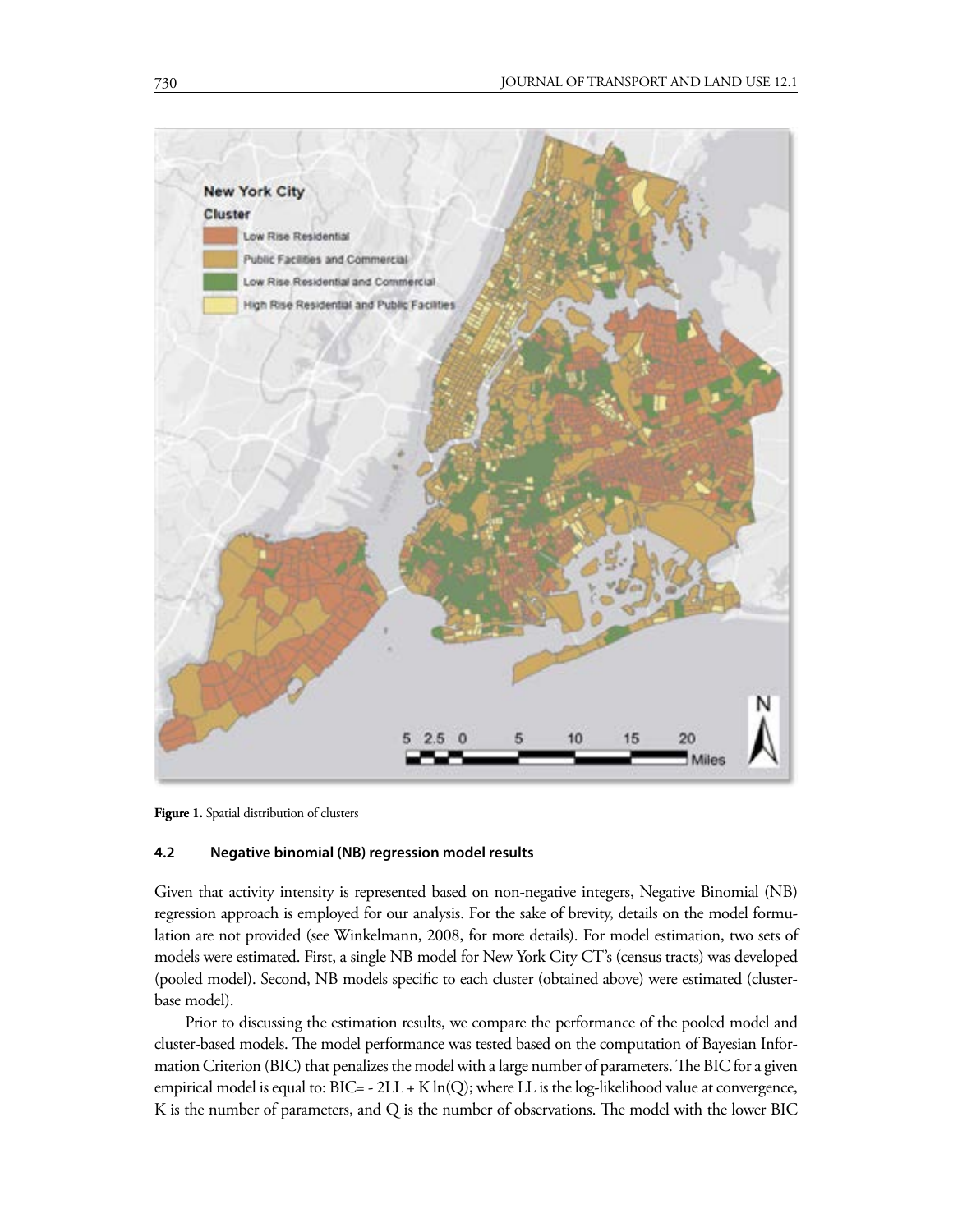is the preferred model. The corresponding BIC values for pooled and cluster models are: 23376.2 and 23304.3, respectively. The comparison clearly illustrates the improved fit offered by the cluster specific NB models. For the sake of brevity, we restrict ourselves to the discussion of cluster-based NB models. The model estimation results for the cluster-based NB models are presented in Table 3.

## 4.2.1 Socio-demographic characteristics

Several sociodemographic characteristics influence the activity intensity at the census tract level including: median age by gender, the proportion of population by ethnicity, the average number of children at the household level, average family size, the proportion of family households within census tracts and percentage of rental vacancy rate.

Across the four clusters, the increase in median age has an overall negative effect. While median age coefficients by gender are positive (male median age for cluster 2 and 3 or female median age for cluster 4), the other median age coefficient is negative and slightly larger in magnitude. The result confirms the finding of Sloan, Morgan, Burnap, and Williams (2015) that increasing median age in the census tract reduces activity intensity. The proportion of population by ethnicity has varying trends across clusters. In cluster 1, a higher proportion of Caucasian and African-American increases activity intensity. On the other hand, for cluster 2, a higher proportion of African-American and Hispanic ethnicities are likely to reduce check-in activity. In cluster 3, the Hispanic proportion has a positive influence, while Caucasian proportion has a positive influence in cluster 4. On the other hand, according to the Pew Research Center (2017), overall statistics indicate that Hispanic and African-American social media users proportion are slightly higher than Caucasian users proportion. The findings provide evidence that the same variable can affect census tracts across the region differently. These trends could not have been captured using a pooled model. The increase in the average number of children at the household level, as expected, reduces the activity intensity across clusters with varying magnitudes. The presence of a higher proportion of family households reduces activity in Cluster 3. Correspondingly, a study effort by Do and Gatica-Perez (2013) observed that family households have lower average weekly visited places compared to other household types. The increase in average family size has a positive influence on activity intensity for Cluster 2. Finally, the rental vacancy rate has a negative influence on Cluster 3, probably because the increase in rental vacancy represents a lower occupancy rate resulting in a lower number of activities.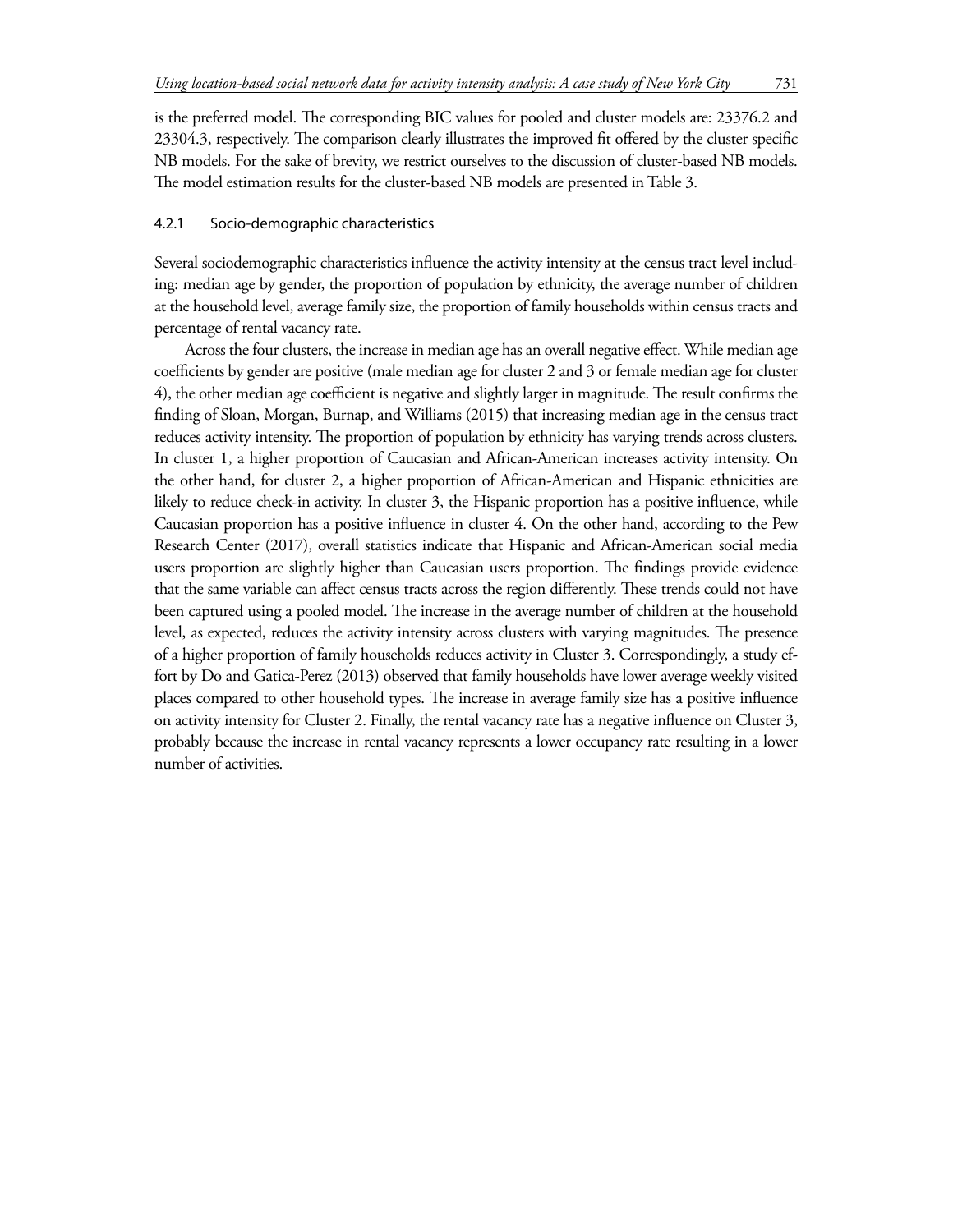**Table 3.** Negative binomial regression results

| Variable Names*                                      | Cluster 1                |                          | Cluster <sub>2</sub>     |                          | Cluster 3                |                          | Cluster 4                |                          |
|------------------------------------------------------|--------------------------|--------------------------|--------------------------|--------------------------|--------------------------|--------------------------|--------------------------|--------------------------|
|                                                      | <b>Estimate</b>          | t-stat                   | Estimate                 | t-stat                   | Estimate                 | t-stat                   | Estimate                 | t-stat                   |
| Constant                                             | 6.32                     | 5.65                     | 6.12                     | 21.17                    | 8.20                     | 13.10                    | 8.97                     | 12.13                    |
| Socio-Demographic Characteristics                    |                          |                          |                          |                          |                          |                          |                          |                          |
| Median Age                                           | $-0.67$                  | $-3.77$                  | $-0.27$                  | $-5.78$                  | $-0.38$                  | $-3.13$                  | $-0.74$                  | $-5.79$                  |
| Caucasian Proportion                                 | 2.26                     | 4.50                     |                          |                          |                          |                          | 0.790                    | 2.21                     |
| African - American Proportion                        | 1.48                     | 2.98                     | $-0.61$                  | $-3.99$                  |                          |                          |                          | $\overline{\phantom{m}}$ |
| Hispanic Proportion                                  |                          | $\overline{a}$           | $-0.73$                  | $-3.97$                  | 0.55                     | 3.04                     | ÷,                       |                          |
| Asian Proportion                                     | 2.65                     | 4.34                     |                          |                          |                          |                          |                          |                          |
| Children in HH+                                      | $-12.91$                 | $-7.62$                  | $-8.36$                  | $-13.01$                 | $-5.90$                  | $-5.41$                  | $-9.30$                  | $-8.15$                  |
| Family HH                                            |                          |                          |                          |                          | $-4.01$                  | $-6.29$                  |                          |                          |
| Avg. Family Size                                     | $\frac{1}{2}$            | $\frac{1}{2}$            | 0.39                     | 5.94                     |                          | $\frac{1}{2}$            | $\frac{1}{2}$            | $\overline{\phantom{a}}$ |
| Rental Vacancy Rate (%)                              | $\overline{\phantom{a}}$ | $\overline{a}$           |                          |                          | $-0.05$                  | $-3.63$                  |                          |                          |
| Points of Interest Characteristics                   |                          |                          |                          |                          |                          |                          |                          |                          |
| Automotive                                           |                          | ÷                        | ÷,                       | $\overline{\phantom{a}}$ | ÷,                       | $\overline{\phantom{a}}$ | 1.22                     | 2.68                     |
| Government                                           | $\overline{\phantom{a}}$ | ÷,                       | 0.03                     | 5.43                     | ÷,                       | ÷,                       |                          |                          |
| Leisure                                              | $\overline{\phantom{a}}$ | ÷,                       | 0.06                     | 2.23                     | ÷,                       | $\overline{\phantom{a}}$ | 0.24                     | 3.71                     |
| Tourism                                              |                          | $\overline{a}$           |                          |                          |                          |                          | 0.87                     | 3.20                     |
| Health                                               |                          | ÷                        | L,                       | $\overline{\phantom{a}}$ | $-0.25$                  | $-2.91$                  | $\overline{\phantom{a}}$ |                          |
| Library                                              | $\overline{\phantom{a}}$ | ÷,                       | $-0.27$                  | $-2.49$                  |                          |                          | ÷,                       | $\overline{\phantom{a}}$ |
| Nursing                                              |                          | L                        |                          |                          | 0.12                     | 2.48                     |                          |                          |
| Senior                                               | 0.75                     | 3.43                     |                          |                          |                          |                          |                          |                          |
| Airport                                              |                          | $\overline{a}$           | 0.31                     | 4.49                     | L,                       | $\overline{\phantom{a}}$ |                          | $\overline{\phantom{a}}$ |
| Ferry Landing                                        | $\overline{\phantom{a}}$ | ÷,                       | ÷,                       | $\overline{\phantom{a}}$ | L,                       | ÷,                       | 0.92                     | 2.20                     |
| State Parks, National and Cultural Inst.             | $\overline{\phantom{a}}$ | $\overline{\phantom{a}}$ | ÷,                       | ÷,                       | L,                       | $\overline{\phantom{a}}$ | $-0.43$                  | $-1.99$                  |
| Food Places                                          | 0.47                     | 4.92                     | $\frac{1}{2}$            | $\overline{\phantom{a}}$ | $-0.09$                  | $-2.64$                  |                          | $\overline{\phantom{a}}$ |
| Other Transportation Fac.                            |                          | $\overline{a}$           | $\overline{a}$           | $\overline{\phantom{a}}$ | 0.32                     | 2.52                     | $-1.55$                  | $-2.19$                  |
| Waste Management Fac.                                |                          | $\overline{a}$           |                          | ÷,                       | $-0.29$                  | $-3.35$                  | 0.35                     | 2.72                     |
| Children Daycare                                     | $\overline{\phantom{a}}$ | ÷,                       | L,                       | $\overline{\phantom{a}}$ | 0.04                     | 1.69                     | $0.08\,$                 | 2.03                     |
| <b>Bus Depot</b>                                     | $\overline{\phantom{a}}$ | ÷,                       | ÷,                       | $\overline{\phantom{a}}$ | ÷,                       | $\overline{\phantom{a}}$ | $-2.84$                  | $-2.23$                  |
| Recreation, Plaza, Mall                              | $0.16\,$                 | 2.56                     | 0.05                     | 2.08                     | ۰                        | ۰                        | ۰                        | ۰                        |
| Sidewalk Café                                        | 0.18                     | 1.82                     | 0.08                     | 2.00                     | ÷,                       | ÷,                       | $\overline{\phantom{a}}$ | ÷                        |
| <b>Transportation Infrastructure Characteristics</b> |                          |                          |                          |                          |                          |                          |                          |                          |
| <b>Street Centerline</b>                             | 0.07                     | 3.48                     | $0.03\,$                 | 4.55                     | 0.08                     | 2.80                     |                          | $\overline{\phantom{a}}$ |
| <b>Bus</b> line                                      | $0.08\,$                 | 2.14                     | $\overline{a}$           |                          | L,                       |                          |                          | $\overline{\phantom{a}}$ |
| Railroad                                             | ÷,                       | $\overline{a}$           | 0.05                     | 2.24                     | $\overline{a}$           | $\frac{1}{2}$            | 0.18                     | 1.74                     |
| <b>Bike Route</b>                                    | $\overline{\phantom{a}}$ | ÷,                       | 0.39                     | 5.65                     | $\overline{\phantom{a}}$ | $\overline{\phantom{a}}$ | ÷,                       | $\overline{\phantom{a}}$ |
| <b>Bus Stop</b>                                      |                          | ÷,                       | 0.12                     | 1.86                     | 0.18                     | 1.69                     |                          | $\overline{\phantom{a}}$ |
| Subway Entrances                                     | $-0.99$                  | $-1.76$                  | $\overline{\phantom{a}}$ | $\overline{\phantom{a}}$ | 1.45                     | 4.72                     | 1.44                     | 3.21                     |
| <b>Land-Use Characteristics</b>                      |                          |                          |                          |                          |                          |                          |                          |                          |
| One and Two Family Buildings Density                 | 0.12                     | 2.58                     | $-0.61$                  | $-7.84$                  | ÷,                       | $\overline{\phantom{a}}$ | $-0.61$                  | $-6.28$                  |
| Multi-Family Walk-Up Build. Density                  | 0.242                    | 2.05                     | $\frac{1}{2}$            |                          | ÷,                       | $\overline{\phantom{a}}$ | $-0.17$                  | $-1.81$                  |
| Residential and Comm. Build. Density                 |                          | $\overline{a}$           | 0.129                    | 2.74                     | 0.516                    | 4.52                     |                          | ÷,                       |
| Commercial and Office Build. Density                 | 1.06                     | 5.38                     | 0.28                     | 5.88                     | 0.43                     | 3.78                     | $\overline{\phantom{a}}$ | $\overline{\phantom{a}}$ |
| Industrial and Manufacturing Density                 | 0.36                     | 1.74                     | $-0.13$                  | $-2.60$                  |                          |                          | $\frac{1}{2}$            | $\overline{\phantom{a}}$ |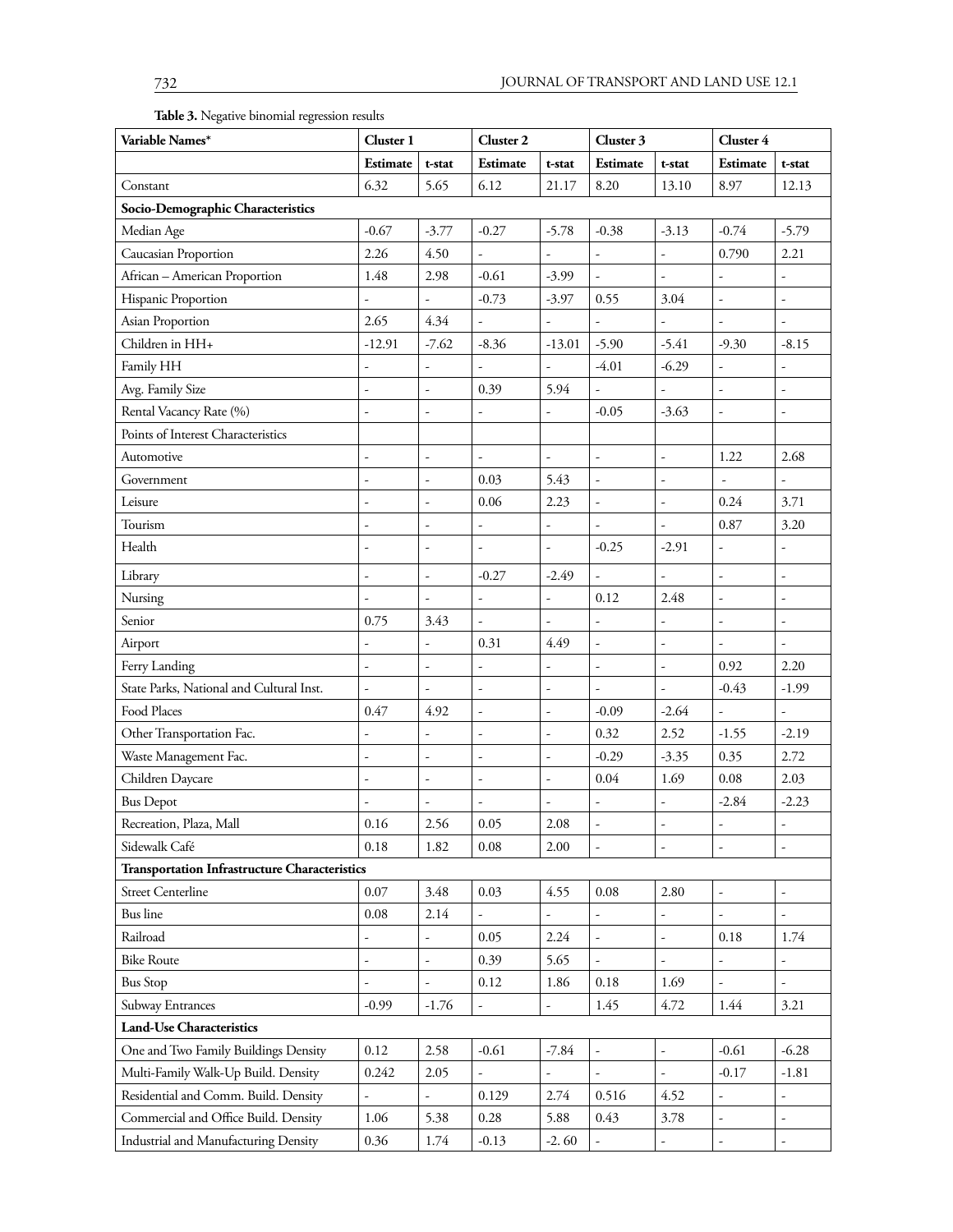| Transportation and Utility Density   | $\overline{\phantom{a}}$ | $\overline{\phantom{a}}$ | ۰            | $\overline{\phantom{a}}$ | 0.67        | 3.73                     | $\overline{\phantom{a}}$ |         |
|--------------------------------------|--------------------------|--------------------------|--------------|--------------------------|-------------|--------------------------|--------------------------|---------|
| <b>Building Footprint</b>            | ٠                        | $\overline{\phantom{a}}$ | 1.35         | 3.05                     | ۰           | ٠                        | ٠                        |         |
| <b>Building Elevation</b>            | 0.18                     | 2.29                     | 0.17         | 2.35                     | 1.31        | 4.55                     | 0.93                     | 6.06    |
| Green Area Density                   | $\overline{\phantom{a}}$ | $\overline{\phantom{a}}$ | ۰            | $\overline{\phantom{a}}$ | ٠           | $\overline{\phantom{a}}$ | $-0.06$                  | $-3.06$ |
| Number of Buildings                  | ٠                        | ٠                        | ۰            | $\overline{\phantom{a}}$ | $-1.70$     | $-2.81$                  | $\overline{\phantom{a}}$ |         |
| Parking Facilities Density           | ٠                        | $\overline{\phantom{a}}$ | 0.36         | 2.25                     | $-0.06$     | $-1.78$                  | $\overline{\phantom{a}}$ |         |
| <b>Summary Statistics</b>            |                          |                          |              |                          |             |                          |                          |         |
| Number of Census Tracts              | 587                      |                          | 664          |                          | 650         |                          | 265                      |         |
| Log-Likelihood                       | $-2551.57$               |                          | -4080.90     |                          | $-3245.30$  |                          | $-1486.77$               |         |
| LR chi square (Number of Predictors) | 395.12 (17)              |                          | 1151.98 (22) |                          | 793.80 (20) |                          | 323.38 (18)              |         |
| Pseudo R2                            | 0.072                    |                          | 0.12         |                          | 0.11        |                          | 0.09                     |         |

*\* Variable definitions are presented in Table 1*

*+ HH = Household* 

## 4.2.2 Points of interest characteristics

Several points of interest characteristics influence the activity intensity observed. Cluster 1 is positively influenced by senior centers, food places, recreation plaza and malls, and sidewalk cafes. According to the venue cloud for check-ins generated by Cheng et al. (2011), it is clear that the largest clouds are cafés (i.e., coffee shop), food places, and centers (i.e., shopping malls). In Cluster 2, government-related, leisure related, airport recreation plaza and mall, and sidewalk cafes have a positive influence, while libraries have a negative influence. Li, Goodchild, and Xu (2013) indicated that a large proportion of users are likely to check-in at particular places such as airports. For cluster 3, the variable affecting activity intensity positively include nursing-related, other transportation facilities, children day-care, and sidewalk facilities. On the other hand, variables affecting negatively include health-related, food places, and waste management facilities. Finally, for Cluster 4, automotive related, leisure related, tourism-related, ferry landing, beach, garden, and natural facilities, waste management, children day-care show positive influence. Other transportation facilities and bus depot affect activity negatively in Cluster 4. Overall, the results capture the variation across the various clusters based on the points of interest. The results are hard to compare to earlier work because detailed information on this resolution has rarely been employed in transportation planning applications.

## 4.2.3 Transportation infrastructure

The impact of transportation infrastructure offers significant differences across the clusters. The street centerline length has a positive association with activity intensity in clusters 1 through 3. The bus line length in the census tract has a positive effect on cluster 1 activity intensity. In contrast, Sengstock and Gertz (2012) and Frias-Martinez and Frias-Martinez (2014) imply that national parks are highly associated with social media check-ins. The length of the railroad has a positive impact on activity intensity for cluster 2 and 4. The bicycle route length variable affects the intensity positively in cluster 2 only. The number of building variable in cluster 3 has a negative impact on activity intensity. The number of bus stops has a positive influence on cluster 3 ridership. Finally, the number of subway entrances has a negative influence on cluster 1 activity intensity while positively influencing activity intensity in clusters 3 and 4. According to the tweet content models developed for NYC, Kling and Pozdnoukhov (2012) indicated that transportation facilities are highly mentioned in the morning period while in Manhattan and East Village they were highly references in the evening period.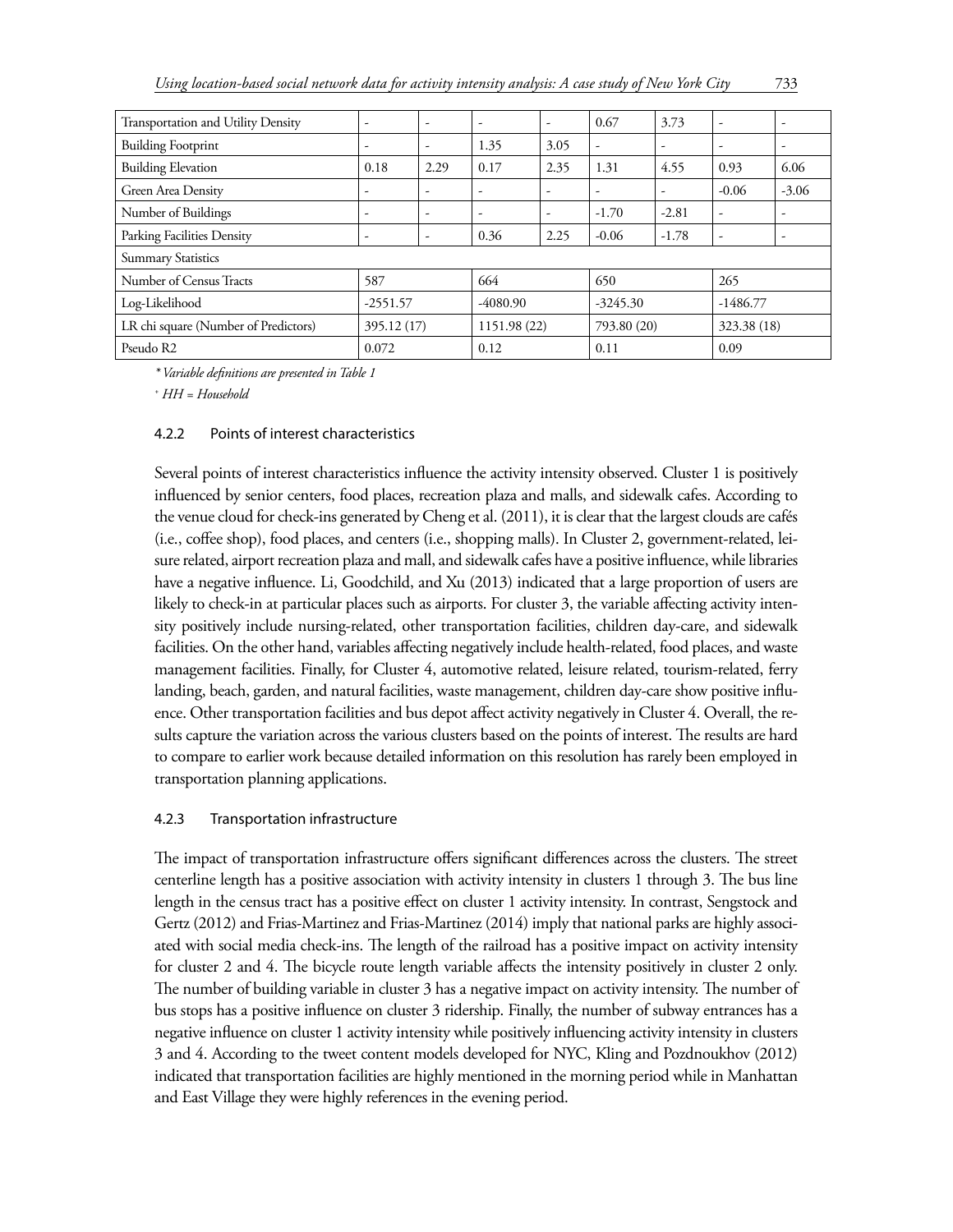#### 4.2.4 Land-use characteristics

Land-use characteristics in the census tracts exhibit significant influence on activity intensity. A higher density of one and two-family buildings has a positive effect on activity intensity in cluster 1 while reducing activity intensity in clusters 2 and 4. The increase in density of multi-family walkup units has a positive effect on cluster 1 activity intensity. The residential and commercial density variable has a positive influence on activity intensity for cluster 2 and 3. Commercial and office building density is associated with positive influence for clusters 1 through 3. Similarly, Hu et al. (2015) indicate that commercial zones attract people's attention. Industrial and manufacturing density has a positive influence on activity intensity for cluster 1 and a negative influence on activity intensity for cluster 2. This finding might be affected by the fact highlighted by Frias-Martinez and Frias-Martinez (2014), that industrial land use is at a minimum in most regions of NYC (i.e., less than 8% in Manhattan). Transportation and utility density are positively associated with cluster 3 activity intensity. Building footprint significantly increases activity intensity for clusters 2. Building elevation increase is associated with higher activity intensity for all clusters (except 2). Interestingly, green area density is negatively associated with activity intensity in cluster 4. The building density of the area affects the type of businesses and accordingly affects the behavior of people visiting these areas (Cranshaw et al., 2012). Finally, parking facility density has a positive influence on check-in activity for cluster 2.

#### **4.3 Model validation**

To validate the model performance, we spatially represent (a) observed check-ins per unit area, (b) check-ins per unit area based on pooled model and (c) check-ins per unit area based on cluster-based models. The patterns of activity check-ins are presented in Figure 2. The categories considered for the three figures are:  $0 - 0.05$ ,  $0.05 - 0.3$ ,  $0.3 - 0.5$ ,  $0.5 - 1$ ,  $1 - 3$ ,  $3 - 5$ ,  $5 - 10$ ,  $10 - 25$ ,  $25 - 50$ ,  $50 - 50$ 100, 100 – 200, 200 – 250, 250 and higher. From the visual comparison, across the three patterns, it is evident that the activity check-in patterns for cluster-based models are closer to the observed patterns. For instance, the pooled model over-predicts activity around central park and John F. Kennedy airport while the cluster-based models are closer to the observed patterns. To be sure, the cluster-based model also produces slightly different estimates for some census tracts. But overall, it offers more close resemblance to observed patterns.

#### **4.4 Hot spot analysis**

In this section, to illustrate the influence of exogenous variables, we undertake a unique hot spot analysis. The hot spot analysis is based on the value of the contribution of the individual parameter to the count propensity ( $\beta^*$ x<sub>n</sub>). The contribution to count propensity is plotted by implementing Optimized Kernel Density tool of GIS ArcMap. The tool automatically aggregates the predicted check-in frequency, identifies an appropriate scale of analysis, and corrects for both multiple testing and spatial dependence by calculating the mean center of the input points using a radius search (bandwidth) algorithm. This tool allows us to identify statistically significant spatial groups of high values (hot spots) and low values (cold spots). Statistically significant hot and cold spots indicate that rather than a random pattern, the corresponding explanatory variable prediction exhibit statistically significant spatial dispersion. The variables chosen for the hot spot analysis are: Children by HH, One and Two-Family Buildings, Sidewalk Café, Median Age, Street Centerline, and Building Elevation. The spatial representations are presented in Figure 3. Light green background color indicates that both hot and cold spots exist on the figure, whereas blue background indicates that the heat map includes only hot or cold spots along with neutral areas. The results clearly illustrate the spatial regions that are significantly affected by these variables across the NYC region.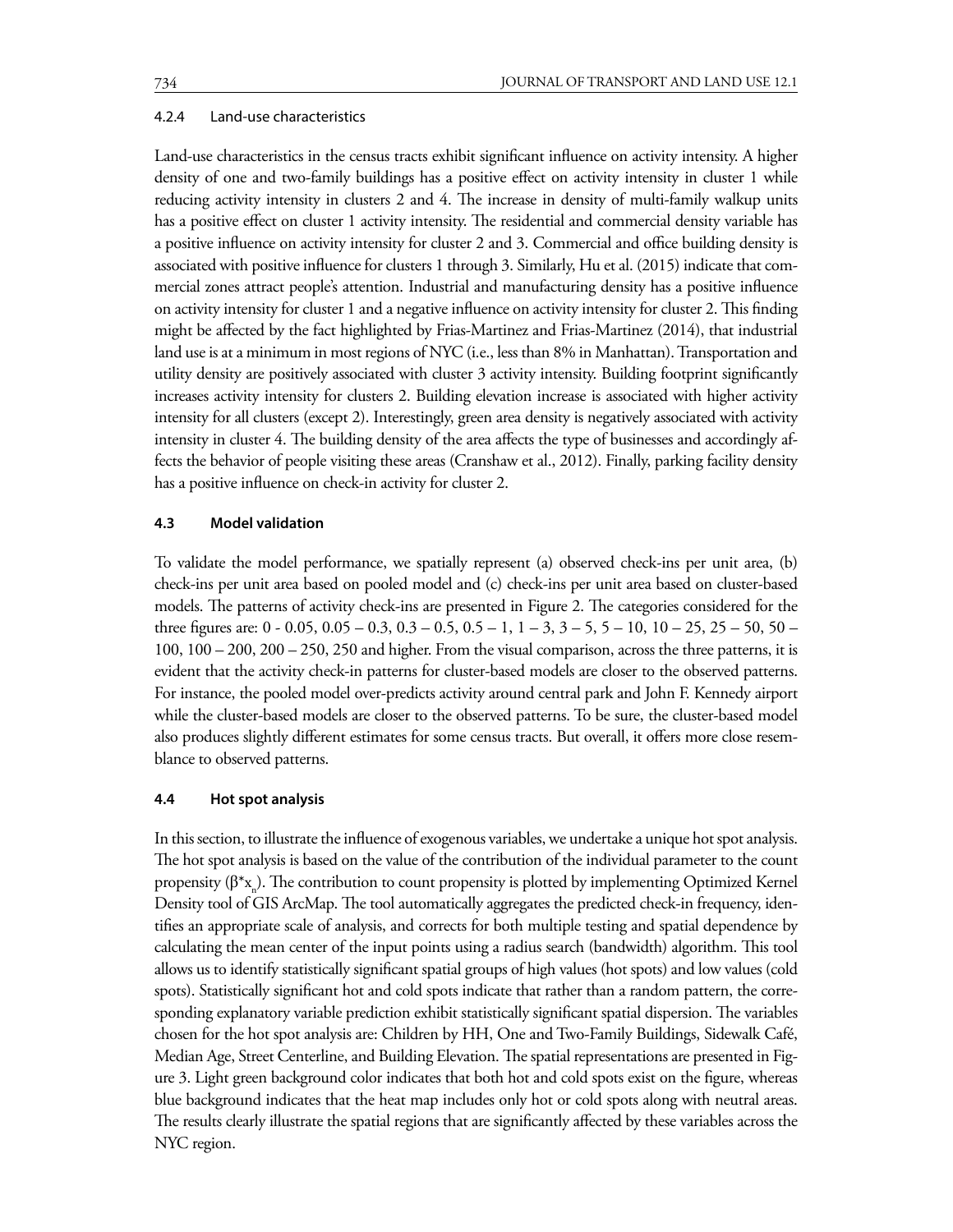

Figure 2. New York City check-in density predictions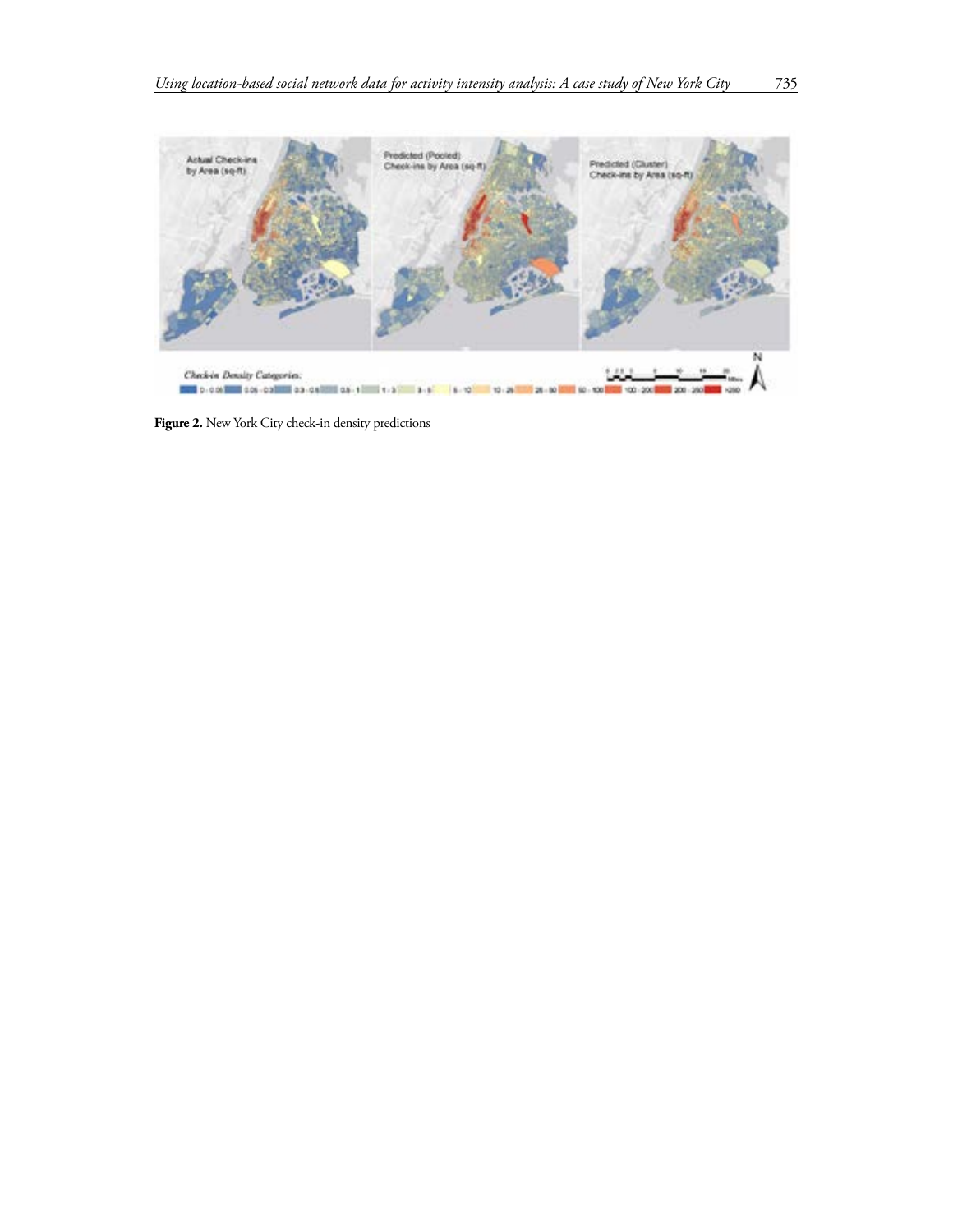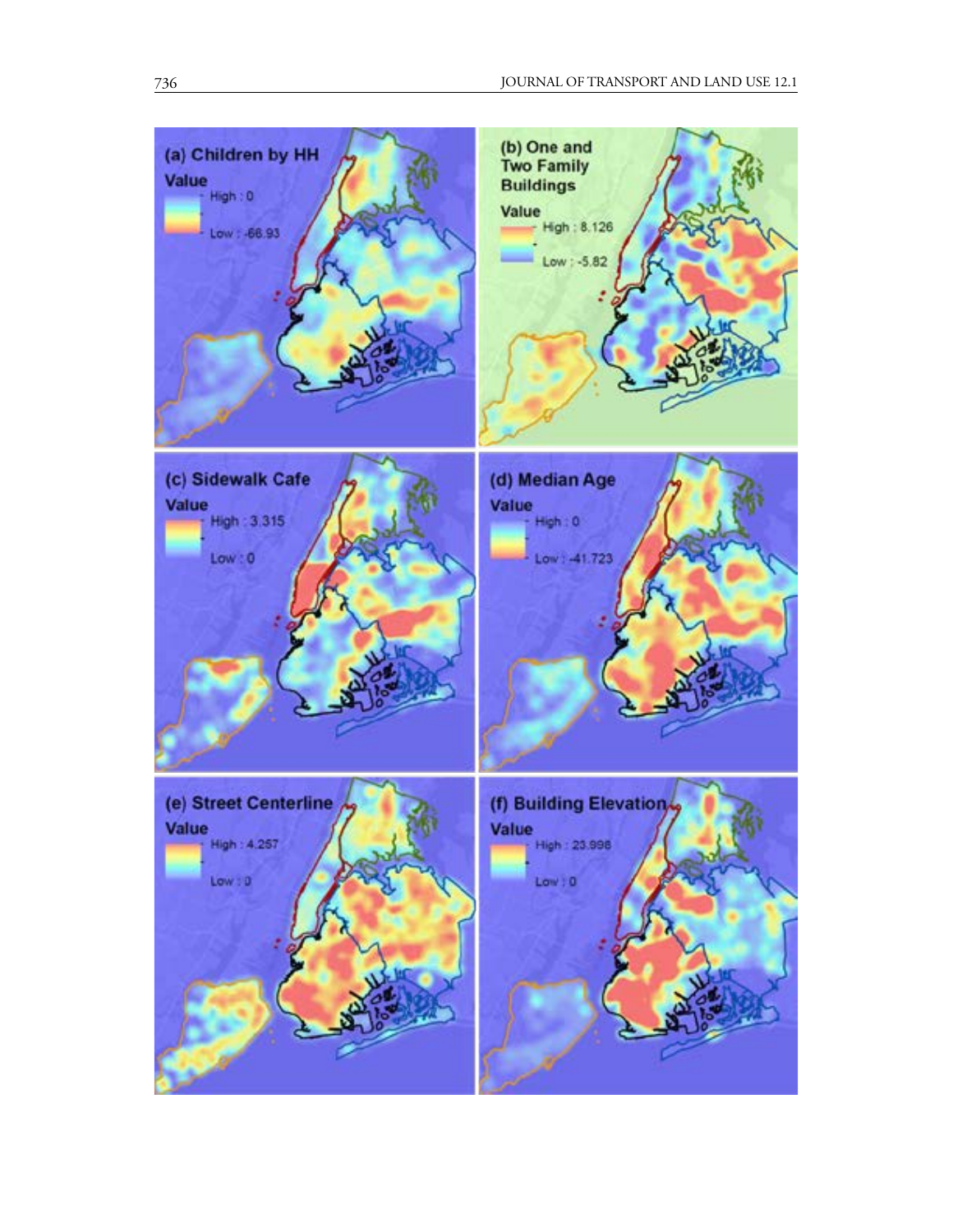

**Figure 3.** Kernel density estimate heat maps for selected exogenous variables; (a) children by HH, (b) one- and two-family buildings, (c) sidewalk café, (d) median age, (e) street centerline, (f) building elevation, (g) subway entrance, (h) commercial and office buildings

## **5 Conclusion**

The current study employed a location-based social network (LBSN) service-based data for aggregate level transportation planning exercise by developing land-use planning models. Specifically, we employed check-in data aggregated at the census tract level to develop a quantitative model for activity intensity as a function of land-use and built environments attributes for the New York City (NYC) region. The detailed exogenous variables considered were socio-demographics, land-use variables, transportation variables, and points of interests at the census tract level. The study also recognized that developing a single model for NYC would be restrictive and of limited use. Hence, prior to modeling, we classified the census tracts in NYC into four groups as a function of eight different land-use variables. The clusters identified were labeled as follows: Cluster 1 – Low-rise residential, Cluster 2 – Public facilities and Commercial, Cluster 3 – Low-rise residential and commercial, and Cluster 4 – High-rise residential and public facilities. The clustering approach, rather than considering the entire city as homogenous, allowed us to distinguish across different clusters. Subsequently, for each cluster as well as for the whole region, Negative Binomial (NB) Regression models were developed to study activity intensity patterns across the city. We compared the performance of the pooled model and cluster models by using the Bayesian Information Criterion. The comparison clearly illustrated the improved fit offered by the cluster specific NB models.

From the estimation results, we found that there are variations across the different clusters based on different exogenous variables. Moreover, the effects of the variables found to be different for some clusters and the pooled model supporting our hypothesis that activity intensity profile is not the same across the entire region. To further validate the model performance, we spatially represented the observed check-ins and predicted check-ins based on pooled and cluster-based models. From the visual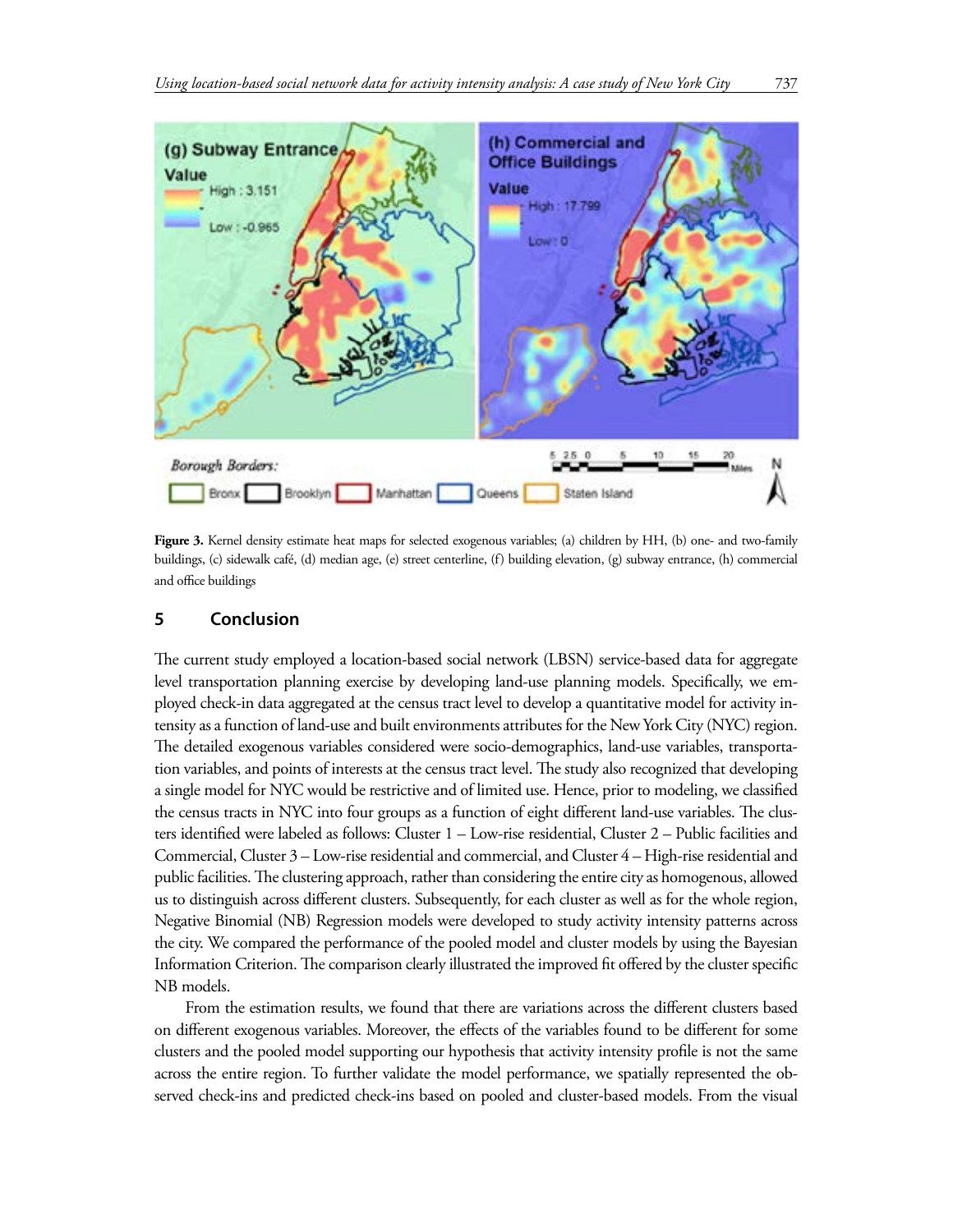comparison, across the three patterns, it was evident that the activity check-ins pattern for cluster-based models is closer to the observed patterns. We also illustrated the impact of various parameters on checkins using a hot spot analysis. This tool enabled us to identify statistically significant spatial groups of high values (hot spots) and low values (cold spots). The results clearly illustrated the spatial regions that are significantly affected by different variables across the NYC region. The findings from our study provided insights on relative differences of activity engagements across the urban region. The proposed approach thus provides a complementary analysis tool to traditional transportation planning exercises.

The paper is not without limitations. The dataset employed in our analysis is from December 2011 through April 2012. Ideally, the consideration of a more recent time would be beneficial. The reader would note that the methodology developed could be applied to analyze newer versions of data that are freely available or purchased at a cost for an urban region of interest. The data used in our analysis is for a part of the year. Hence, accommodating for seasonality effects was not possible. Towards accommodating for these effects, it would be useful to consider obtaining data for a full year and generating the Check-in measures across different seasons. The dependent variable thus generated can be analyzed using the proposed model to identify seasonality differences. For our analysis, we did not consider the spatial correlations across different neighboring census tracts. In the future, it might be beneficial to examine the influence of spatial correlation in the count models.

### **Data availability**

The check-in data used in the study is sourced from http://infolab.tamu.edu/data/. The independent variables generated at the census tract level for this study cannot be shared because of the data confidentiality issues.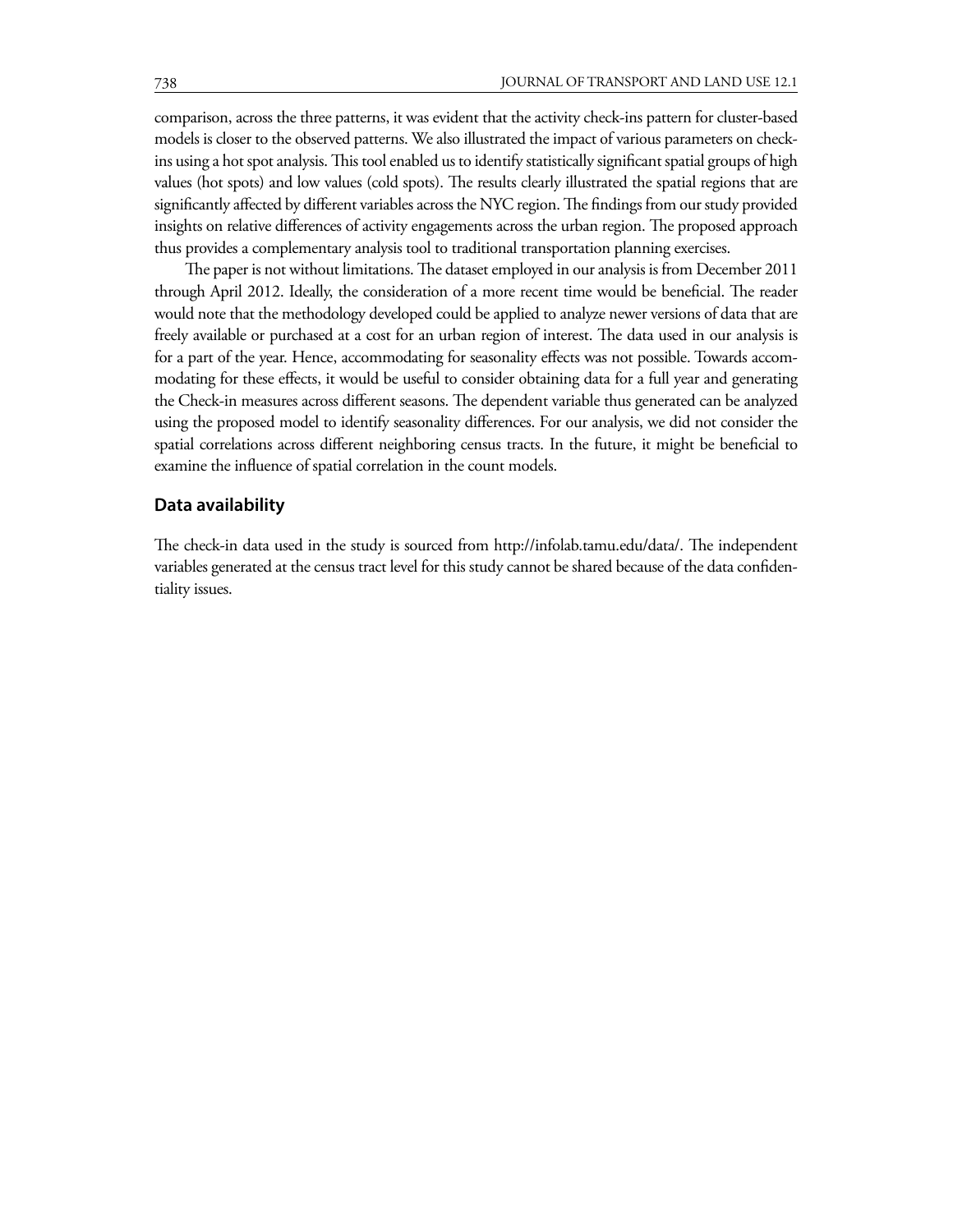#### **References**

- Ahas, R., Aasa, A., Yuan, Y., Raubal, M., Smoreda, X., Liu, Y., … Zook, M. (2015). Everyday space– time geographies: Using mobile phone-based sensor data to monitor urban activity in Harbin, Paris, and Tallinn. *International Journal of Geographical Information Science, 29*(11), 2017–2039.
- Ahmed, A., Hong, L., & Smola, A. J. (2013). Hierarchical geographical modeling of user locations from social media posts. *Proceedings of the 22nd international conference on World Wide Web*, Rio de Janeiro, May 13-17.
- Anderberg, M. R. (2014). *Cluster analysis for applications: Probability and mathematical statistics: A series of monographs and textbooks, vol. 19*. Cambridge, MA: Academic Press.
- Bawa-Cavia, A. (2011). Sensing the urban: Using location-based social network data in urban analysis. *Pervasive PURBA Workshop*, San Francisco, June 12-15.
- Cao, G., Wang, S., Hwang, M., Padmanabhan, A., Zhang, Z., & Soltani, K. (2015). A scalable framework for spatiotemporal analysis of location-based social media data *Computers, Environment and Urban Systems, 51*, 70–82.
- Cheng, Z., Caverlee, J., Lee, K., & Sui, D. Z. (2011). Exploring millions of footprints in location sharing services. *ICWSM, 2010*, 81–88.
- Cranshaw, J., Hong, J. I., & Sadeh, N. (2012). The livehoods project: Utilizing social media to understand the dynamics of a city. *The 6th International AAAI Conference on Weblogs and Social Media*, Dublin, Ireland, June 4–7.
- Do, T. M. T, & Gatica-Perez, D. (2013). The places of our lives: Visiting patterns and automatic labeling from longitudinal smartphone data. *IEEE Transportation Mobility Computations*, 1, 1.
- Frias-Martinez, V., Soto, V., Hohwald, H., & Frias-Martinez, E. (2012). Characterizing urban landscapes using geolocated tweets. *Proceedings 2012 ASE/IEEE International Conference on Privacy, Security, Risk and Trust & 2012 ASE/IEEE International Conference on Social Computing, SocialCom/ PASSAT 2012*, Washington DC, September 3–5.
- Frias-Martinez, V., & Frias-Martinez, E. (2014). Spectral clustering for sensing urban land use using Twitter activity. *Engineering Applications of Artificial Intelligence, 35*, 237–245.
- Gordon, E., & de Souza e Silva, A. (2011). *Net locality: Why location matters in a networked world.*  Hoboken, NJ: John Wiley & Sons.
- Hasan, S., & Ukkusuri, S. V. (2014). Urban activity pattern classification using topic models from online geo-location data, *Transportation Research Part C: Emerging Technologies, 44*, 363–381.
- Hu., Y., Gao, S., Janowicz, K., Yu, B., Li, W., & Prasad, S. (2015). Extracting and understanding urban areas of interest using geotagged photos. *Computers, Environment and Urban Systems, 54*, 240–254.
- Karlaftis, M. G., & Tarko, A. P. (1998). Heterogeneity considerations in accident modeling. *Accident Analysis & Prevention, 30*(4), 425–433.
- Klin, F. & Pozdnoukhov, A. (2012). When a city tells a story: Urban topic analysis. *Proceedings of the 20th International Conference on Advances in Geographic Information Systems-SIGSPATIAL '12*, 482- 485. New York: ACM. doi.org/10.1145/2424321.2424395
- Li, L., Goodchild, M. F., & Xu, B. (2013). Spatial, temporal, and socioeconomic patterns in the use of Twitter and Flickr, *Cartography and Geographic Information Science, 40*(2), 61–77.
- Miller, H. J. (2014). Activity-based analysis. *Handbook of regional science* (pp. 705724). New York: Springer.
- Noulas, A., Scellato, S., Lambiotte, R., Pontil, M., & Mascolo, C. (2012). A tale of many cities: Universal patterns in human urban mobility. *PLoS One, 7*(5): e37027. doi.org/10.1371/journal. pone.0037027